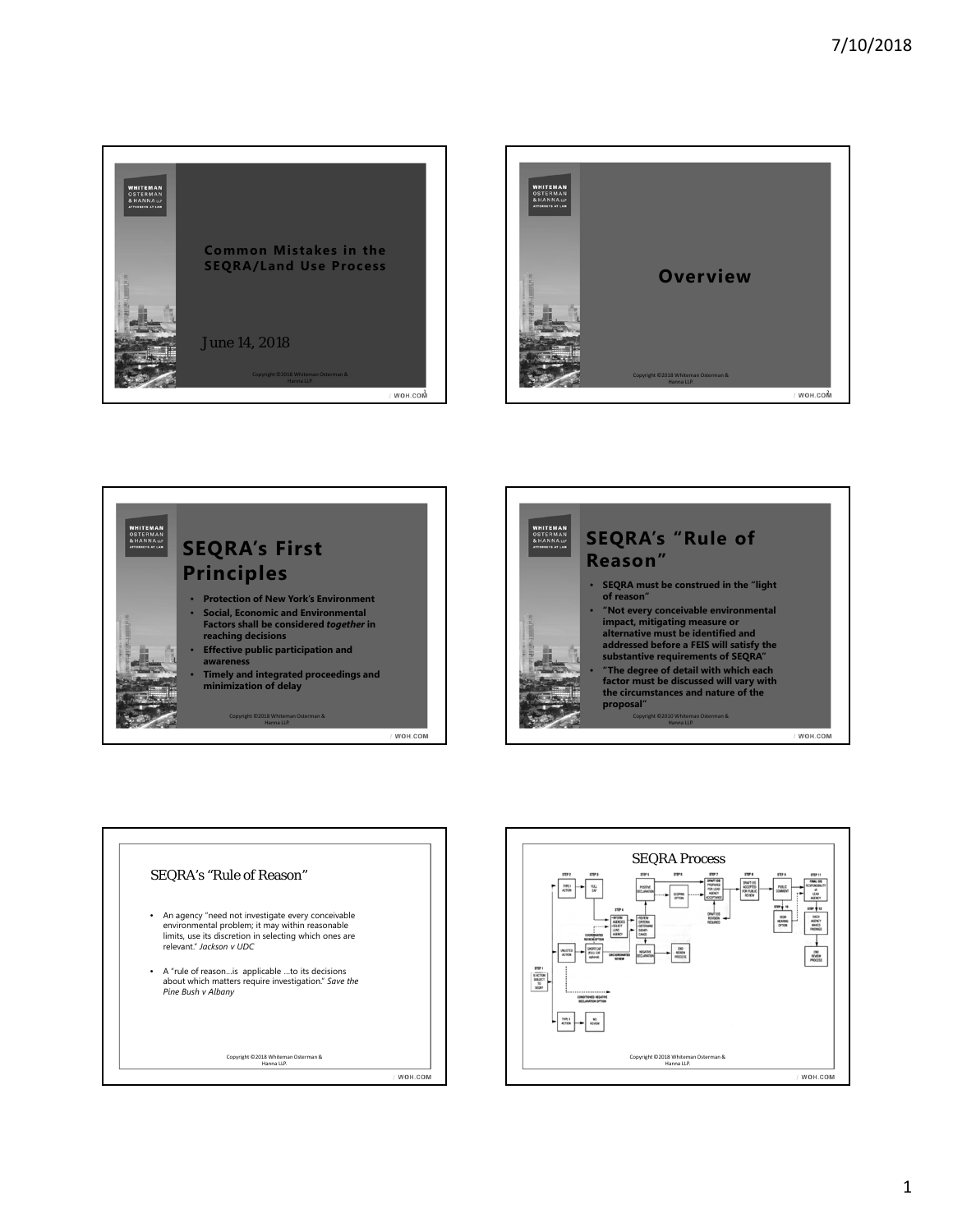## SEQRA PROCESS 1. Is the Action Subject to SEQRA?

- 2. Classify the Action.
- 3. Prepare Environmental Assessment Form (EAF) Part 1.
- 4. Select Lead Agency.
- 5. Complete EAF.
- 6. Render Determination of Significance
	- Positive Declaration (Prepare EIS)
	- Negative Declaration (Ends SEQRA process)

Copyright ©2018 Whiteman Osterman & Hanna LLP.

 $\overline{W}$ 









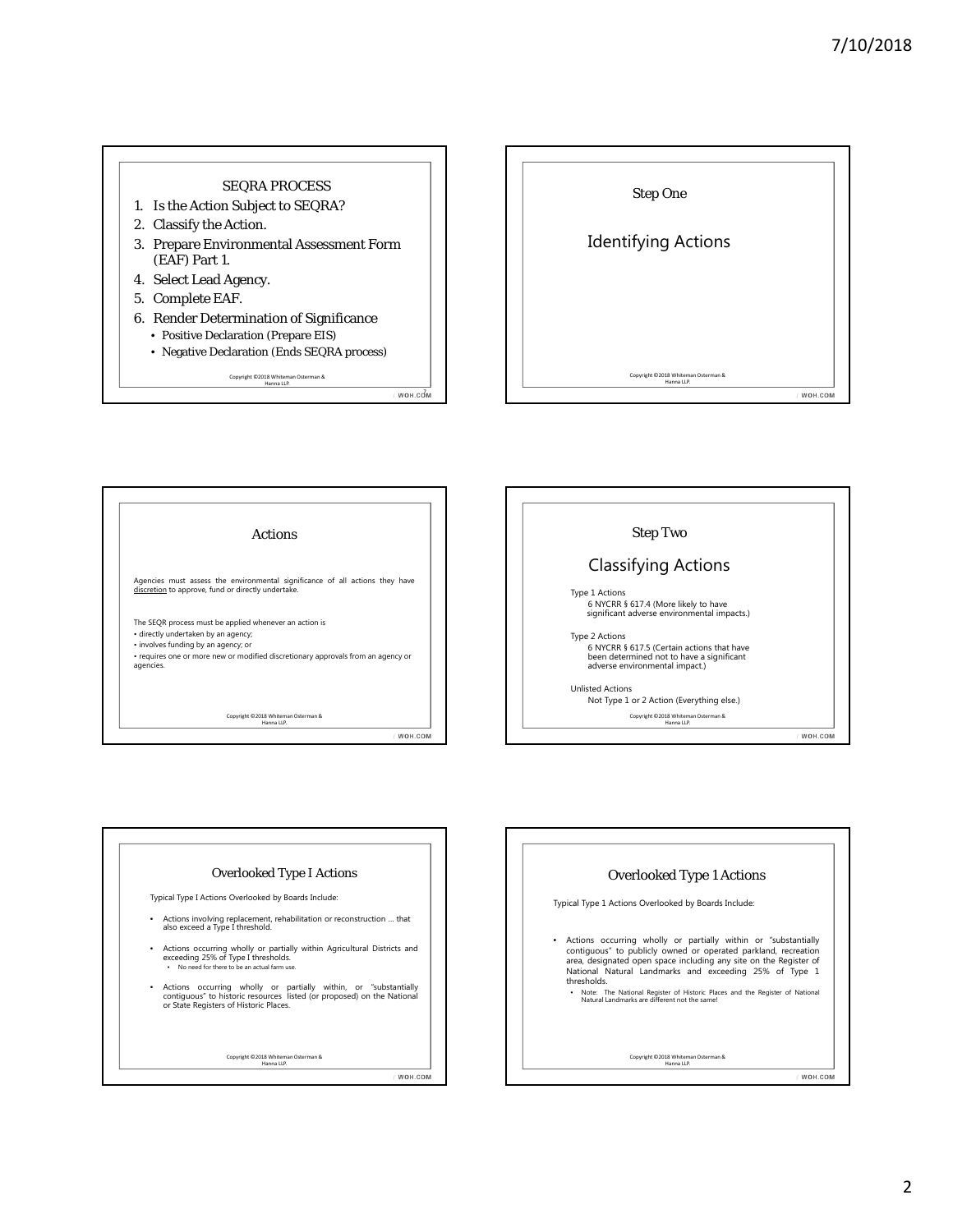







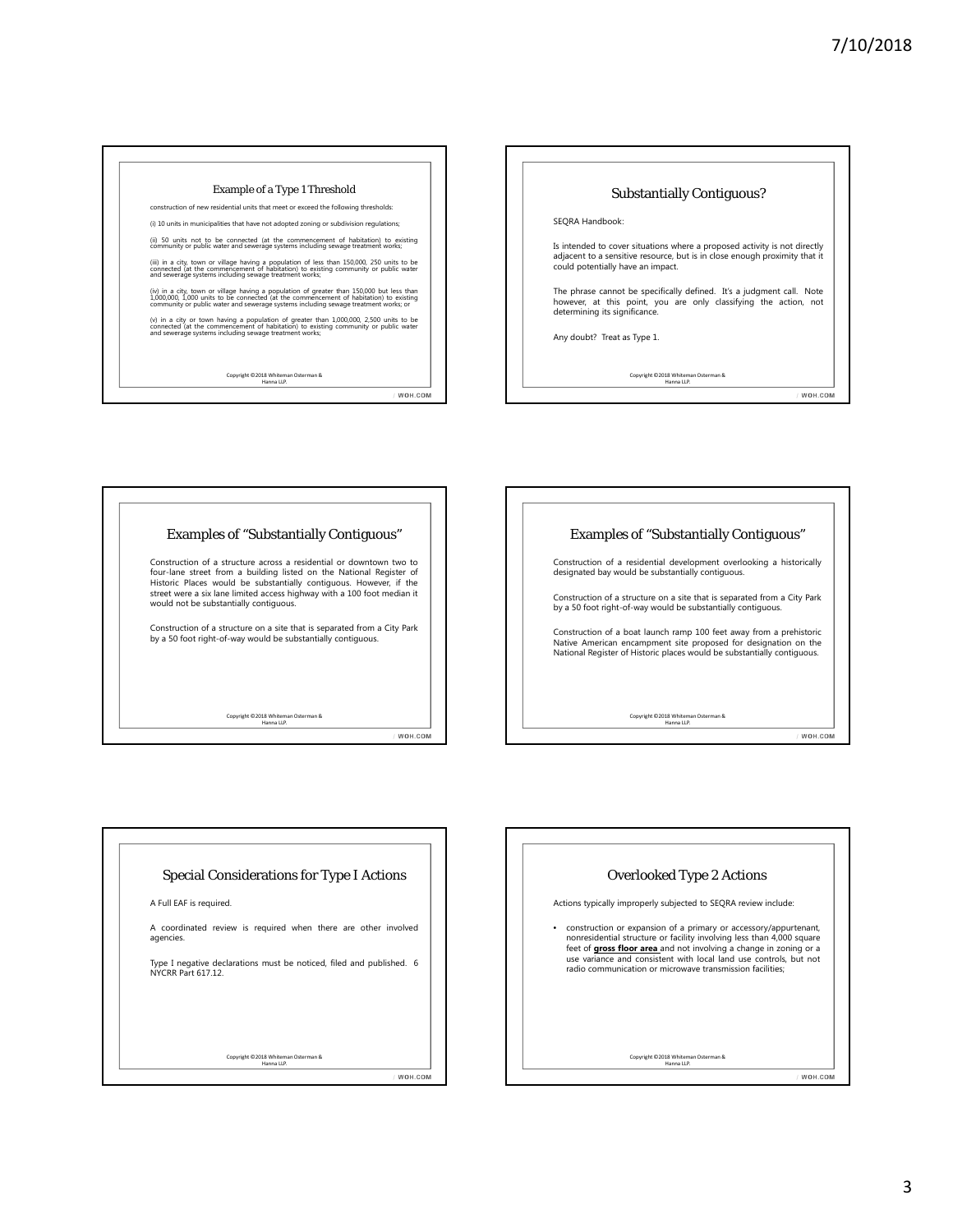#### Overlooked Type 2 Actions Definition of Gross Floor Area:

The SEQRA Handbook offers the following:

The first place to look for a specific definition of gross floor area is your<br>local code book (town/city/village). If these local codes have no definition,<br>DEC provides this clarification: cellar or basement space not used local codes, the footprints of structures such as gas pumps and canopies are not included in the definition of gross floor area. The calculations are for the floor area of the building itself.

Copyright ©2018 Whiteman Osterman & Hanna LLP.



Type II Considerations Be sure to consider all of the language in Type II descriptions: For example: replacement, rehabilitation or reconstruction of a structure or facility, in kind, on the same site, including upgrading buildings to meet building or fire<br>codes, <u>unless such action meets or exceeds any of the thresholds in section</u><br>617.4 of this Part. construction or expansion of a single-family, a two-family or a three-family<br>residence <u>on an approved lot</u> including provision of necessary utility<br>connections as provided in paragraph (11) of this subdivision and the<br>ins septic system. • Only applies if lot has already been approved. Copyright ©2018 Whiteman Osterman & Hanna LLP.

 $\sqrt{W}$ он.сом





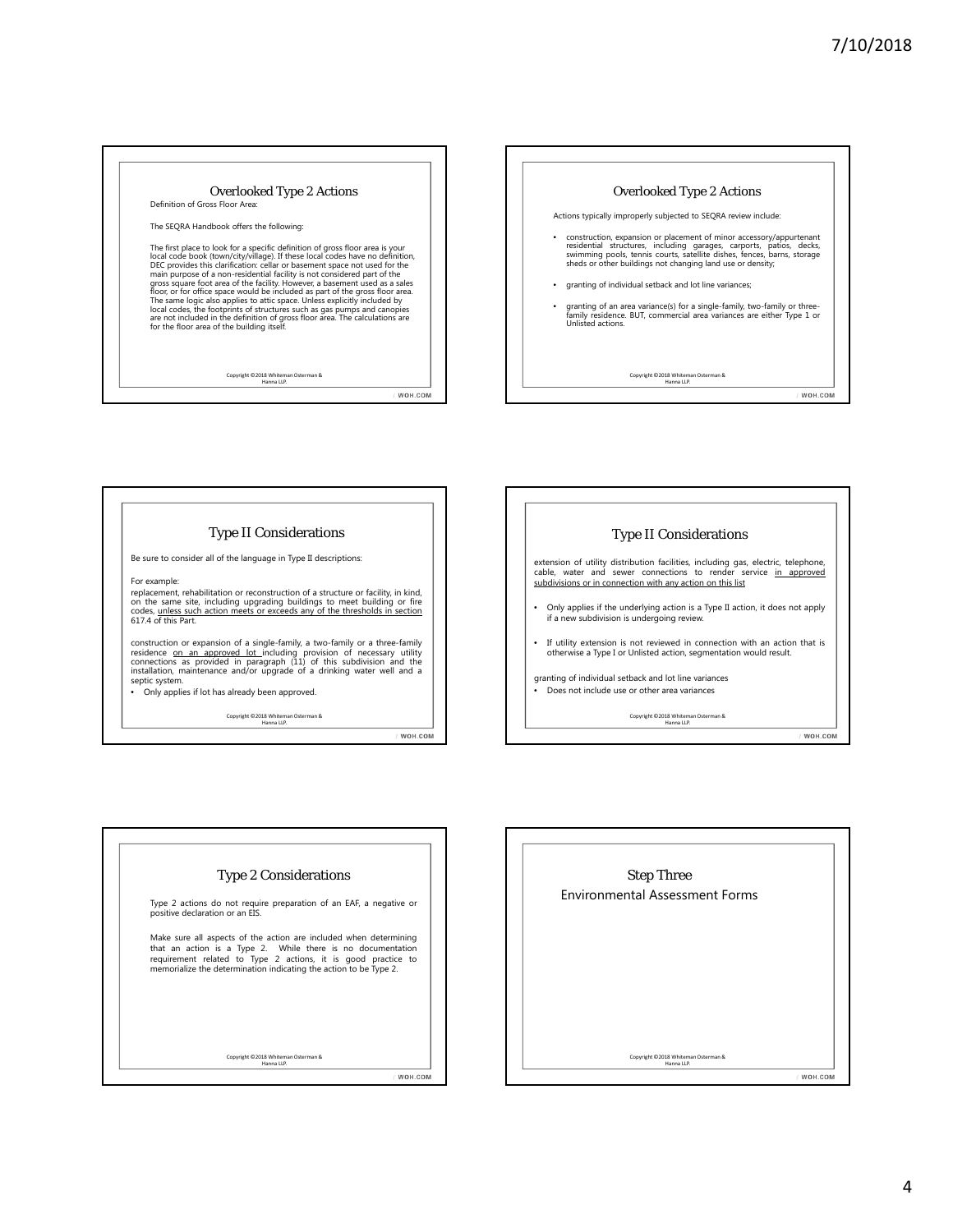









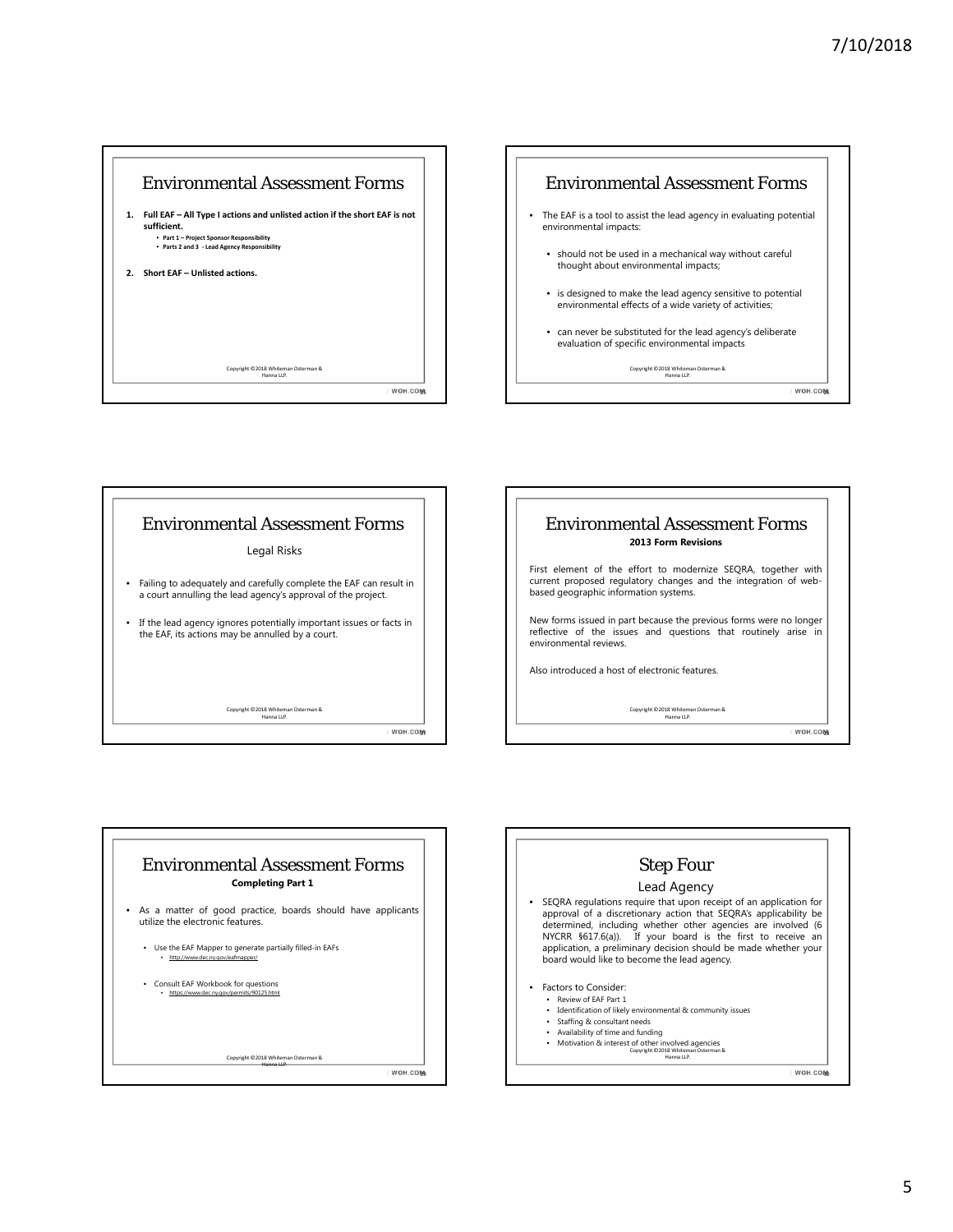







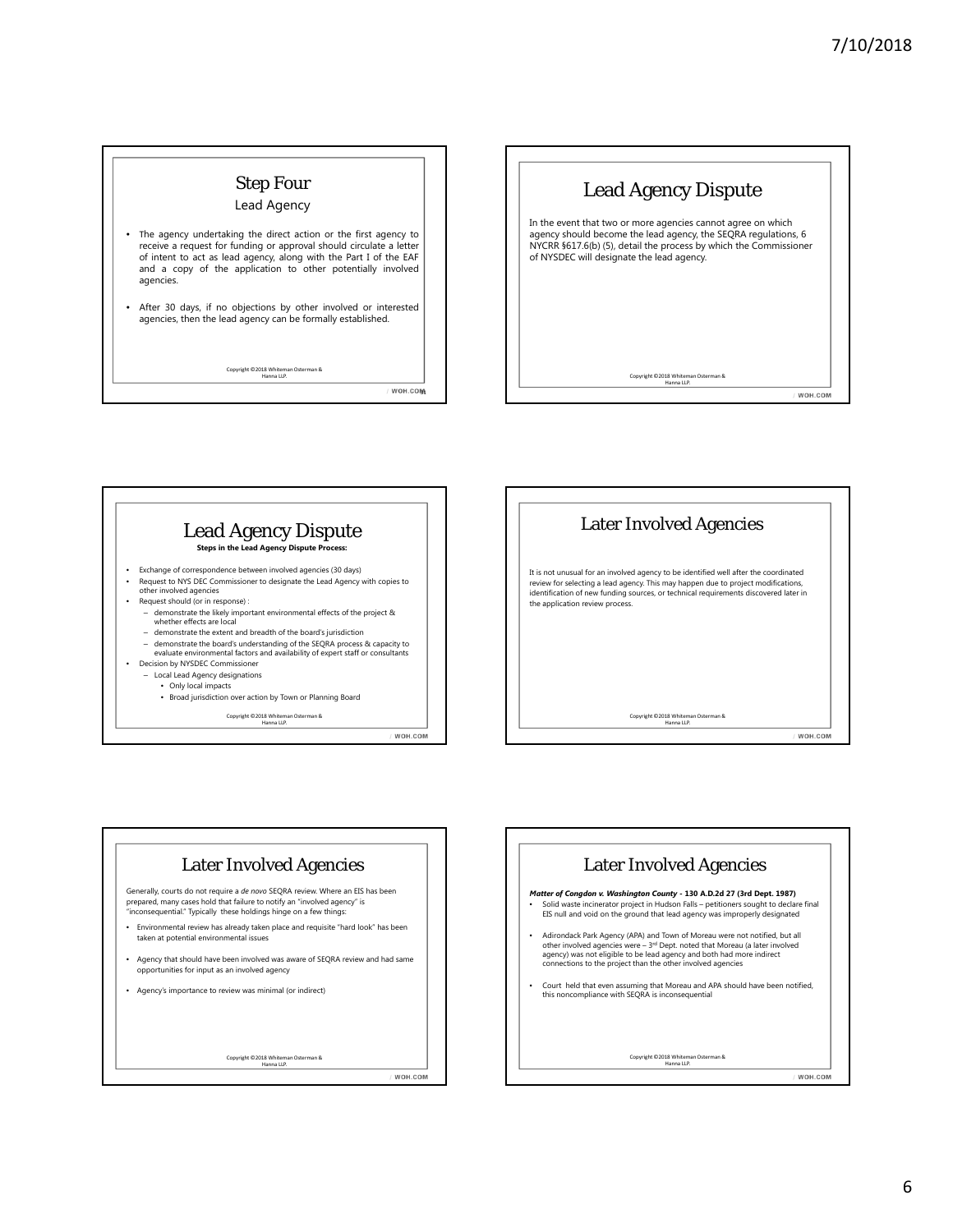## Later Involved Agencies

- *Residents of Bergen Believe in Envt. & Democracy v. County of Monroe -159 A.D.2d 81***<br>(4th Dept. 1990)<br>• DEC and County of Monroe agreed County would be lead agency for County landfill** project
- Article 78 proceeding challenging County designation as lead agency on the grounds that County improperly identified itself and DEC as the only involved agencies
- $4^{th}$  Dept. held that "subsequently identified involved agencies cannot force the SEQRA process to begin anew
- There is no regulation which allows an agency to compel a review begin again and it<br>ending return to square one should further start over as it would allow a "never-<br>agencies be identified"<br>agencies be identified"
- Since County took "hard look" at environmental impact of the project, the SEQRA review would not be disturbed

Copyright ©2018 Whiteman Osterman & Hanna LLP.





WOH.COM

WOH.COM





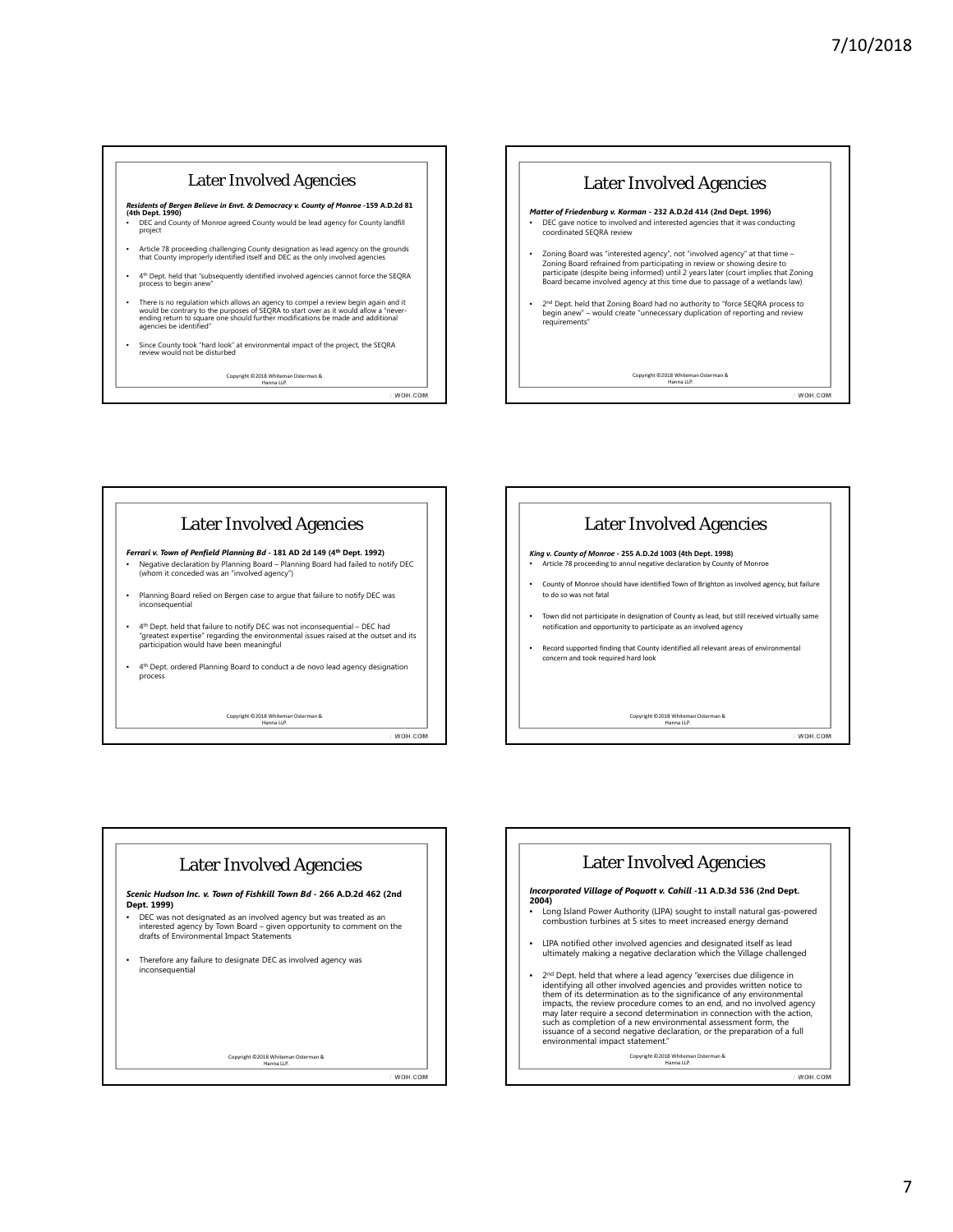









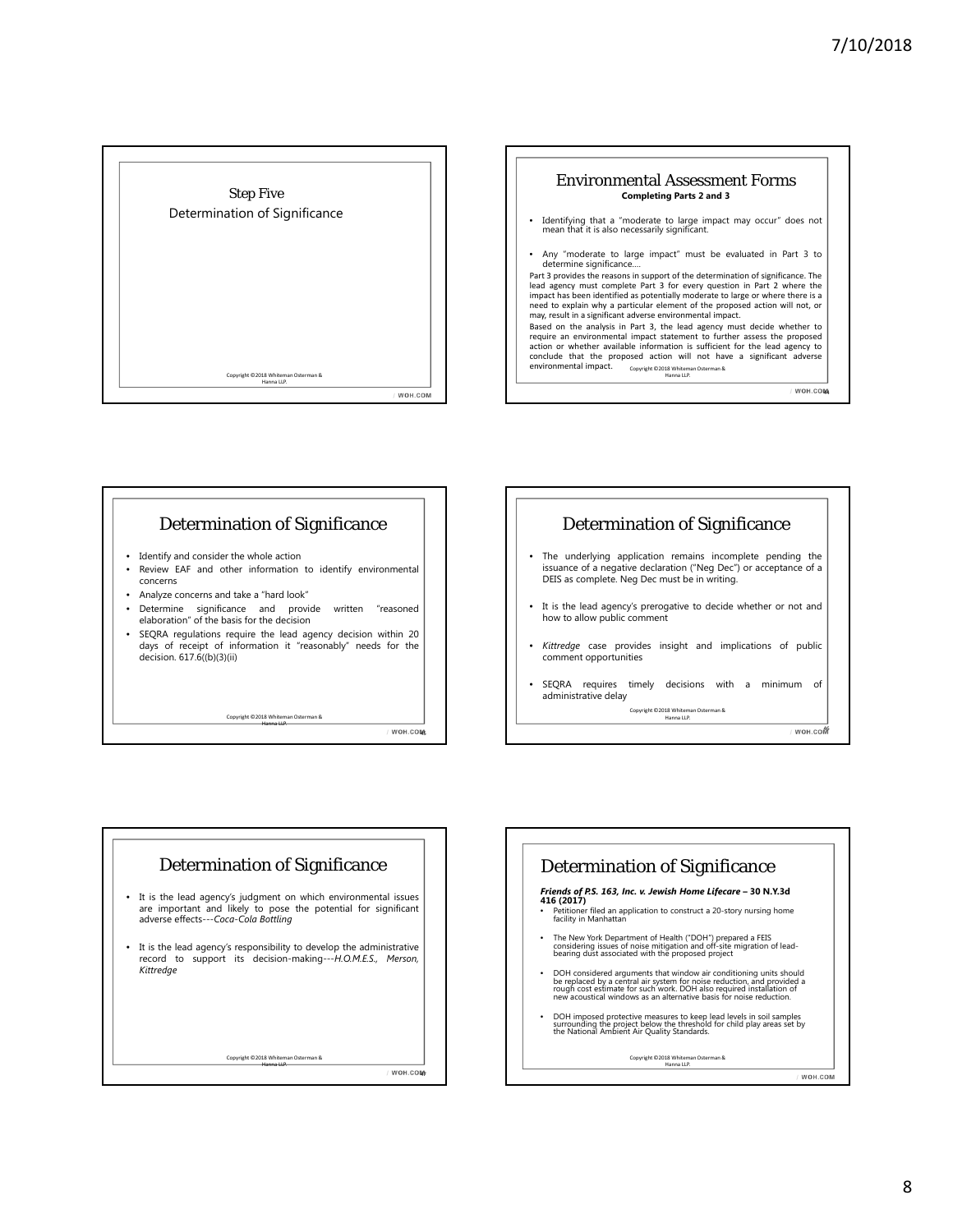## Determination of Significance

# *Friends of P.S. 163, Inc. v. Jewish Home Lifecare* **– 30 N.Y.3d 416 (2017)**

**Issue:** Did DOH take an appropriate "hard look" at the environmental impacts?

#### **Holding:**

- DOH took the appropriate "hard look" at both noise reduction and the containment of hazardous dust.
- It was not necessary to provide a detailed study on the feasibility of a central air conditioning system. DOH's rough estimate to determine that it was not feasible was sufficient.
- While the proposed noise mitigation did not completely eliminate disruptive<br>noise levels, the combination of air conditioning replacement and acoustical<br>windows was consistent the requirement to impose mitigation measure
- 

Copyright ©2018 Whiteman Osterman & Hanna LLP.









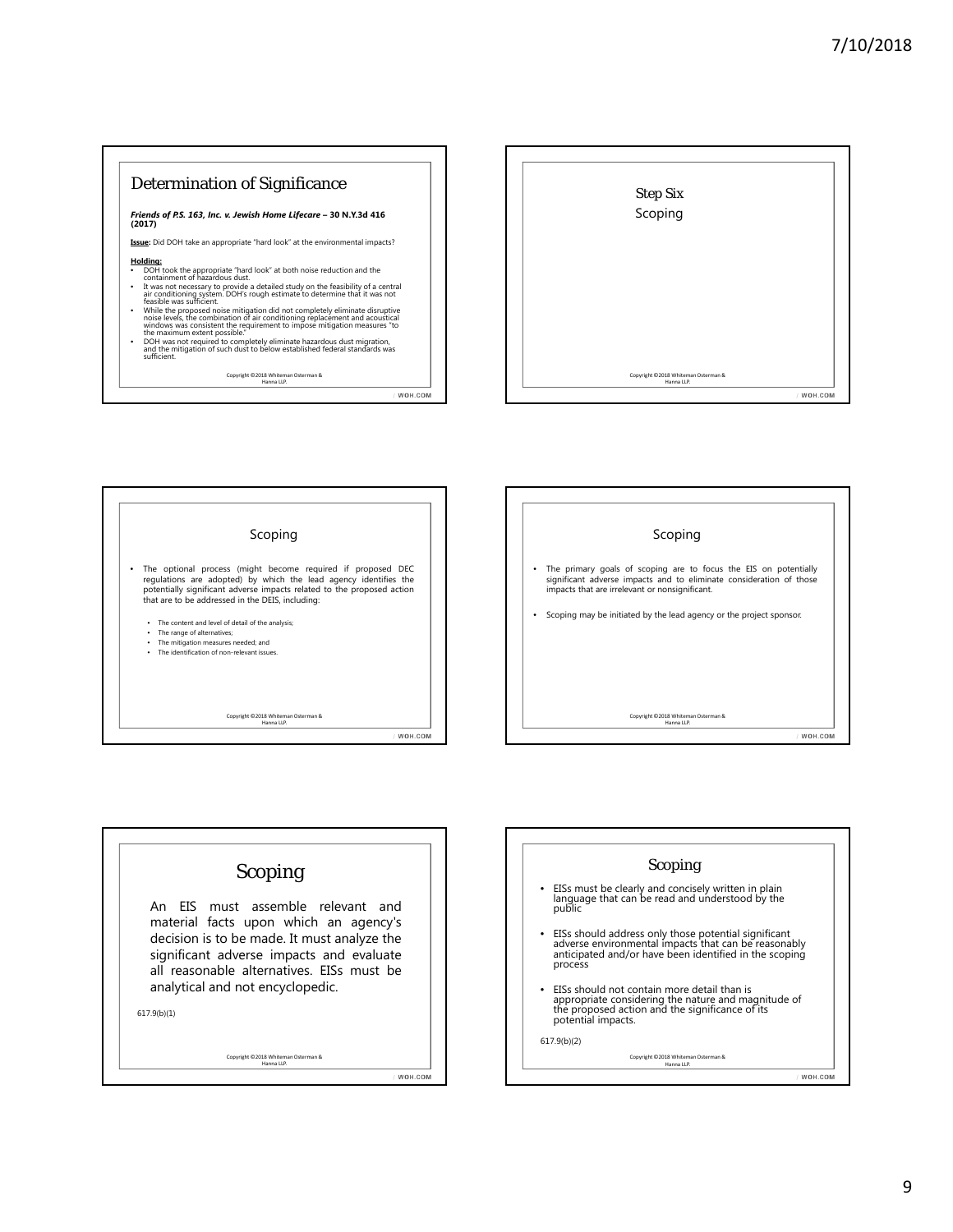









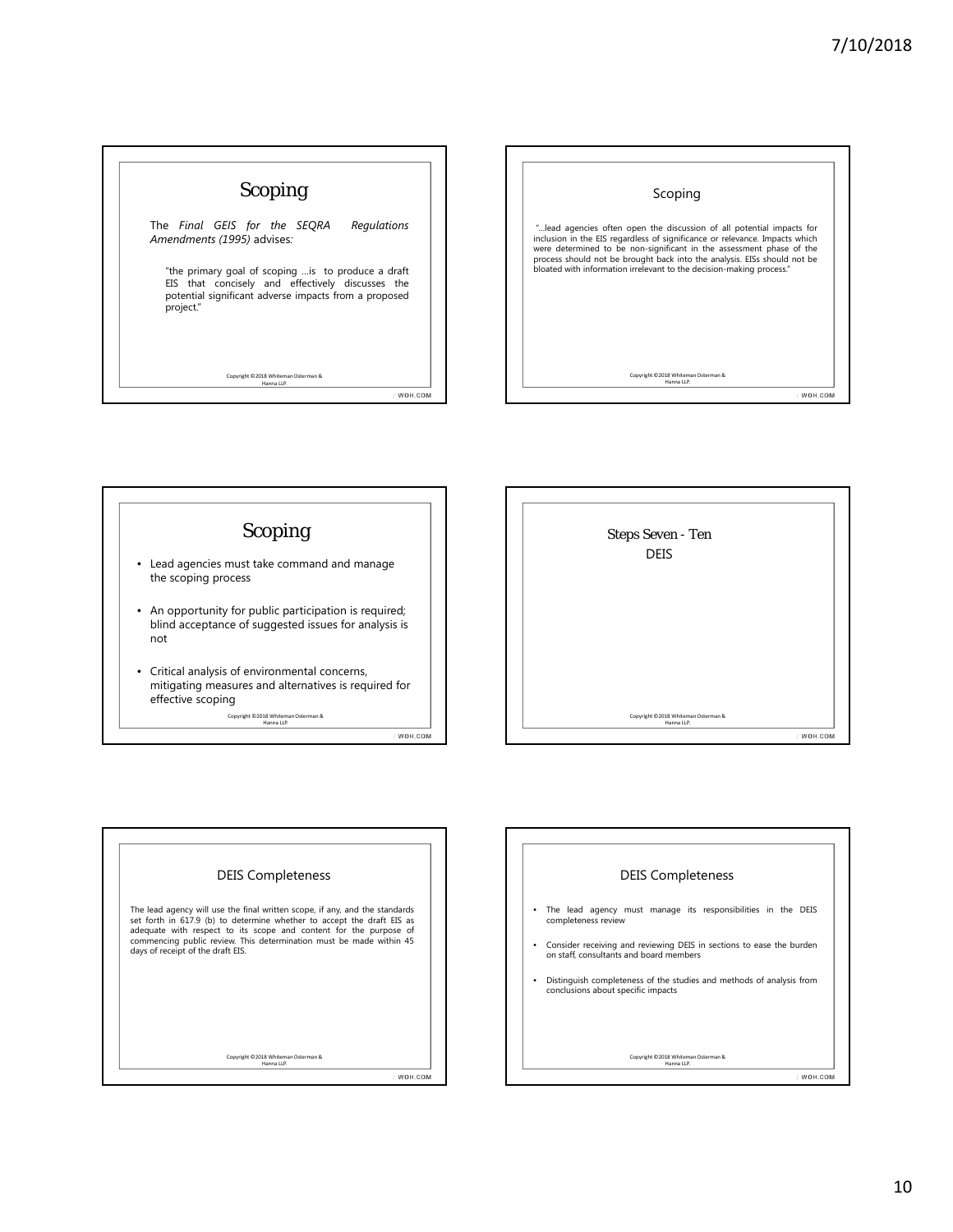









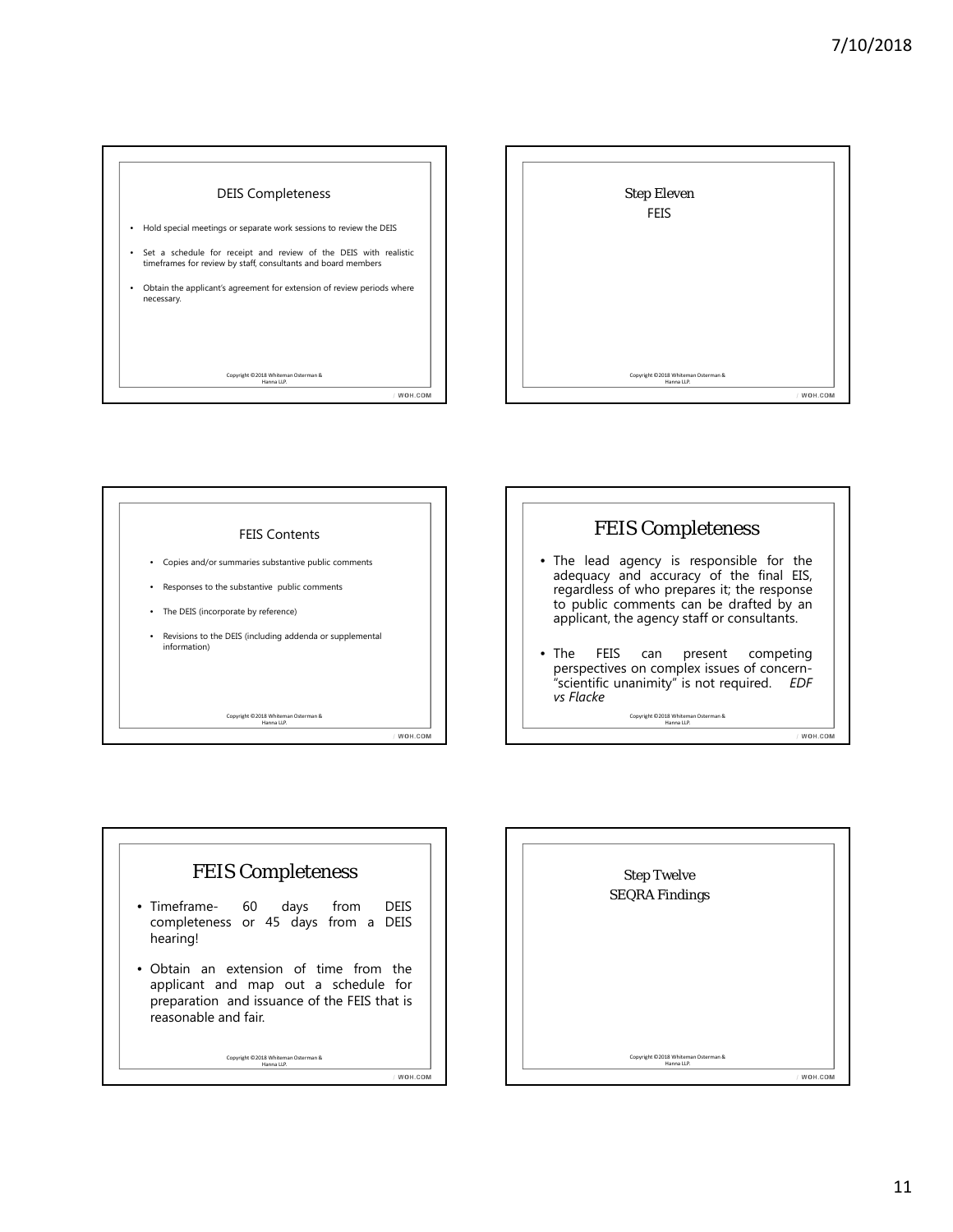## SEQRA Findings

When an agency decides to carry out or approve an action which has been the subject of an environmental impact statement, it shall make an explicit finding that the requirements of this section have been met and that consistent with social, economic and other essential considerations, to the maximum extent practicable, adverse environmental effects revealed in the environmental impact statement process will be minimized or avoided.

ECL 8-0109.8

Copyright ©2018 Whiteman Osterman & Hanna LLP.



## SEQRA Findings

Section 617.11(d) provides that Findings must:

- (1) consider the relevant environmental impacts, facts and conclusions disclosed in the final EIS
- (2) weigh and balance relevant environmental impacts with social, economic and other considerations
- (3) provide a rationale for the agency's decision
- (4) certify that the requirements of this Part have been met
- $\bullet$  (S) certify that consistent with social, economic and other essential<br>considerations from among the reasonable alternatives available, the action is<br>one that avoids or minimizes adverse environmental impacts to the m

Copyright ©2018 Whiteman Osterman & Hanna LLP.

 $/$  WOH.COM

WOH.COM



SEQRA Findings "Thus the general substantive policy of the act is a flexible one. It leaves room for a responsible exercise of discretion and does not require particular substantive results in particular problematic instances."- *Town of Henrietta (1979) But,* Courts have repeatedly held that the SEQRA Lead Agency should not defer analysis of project impacts to planning professionals or involved agencies.

Brander v. Town Bd. of the Town of Warren, 18 Misc.3d 477 (Onondaga Co. 2007) Copyright ©2018 Whiteman Osterman & Hanna LLP.

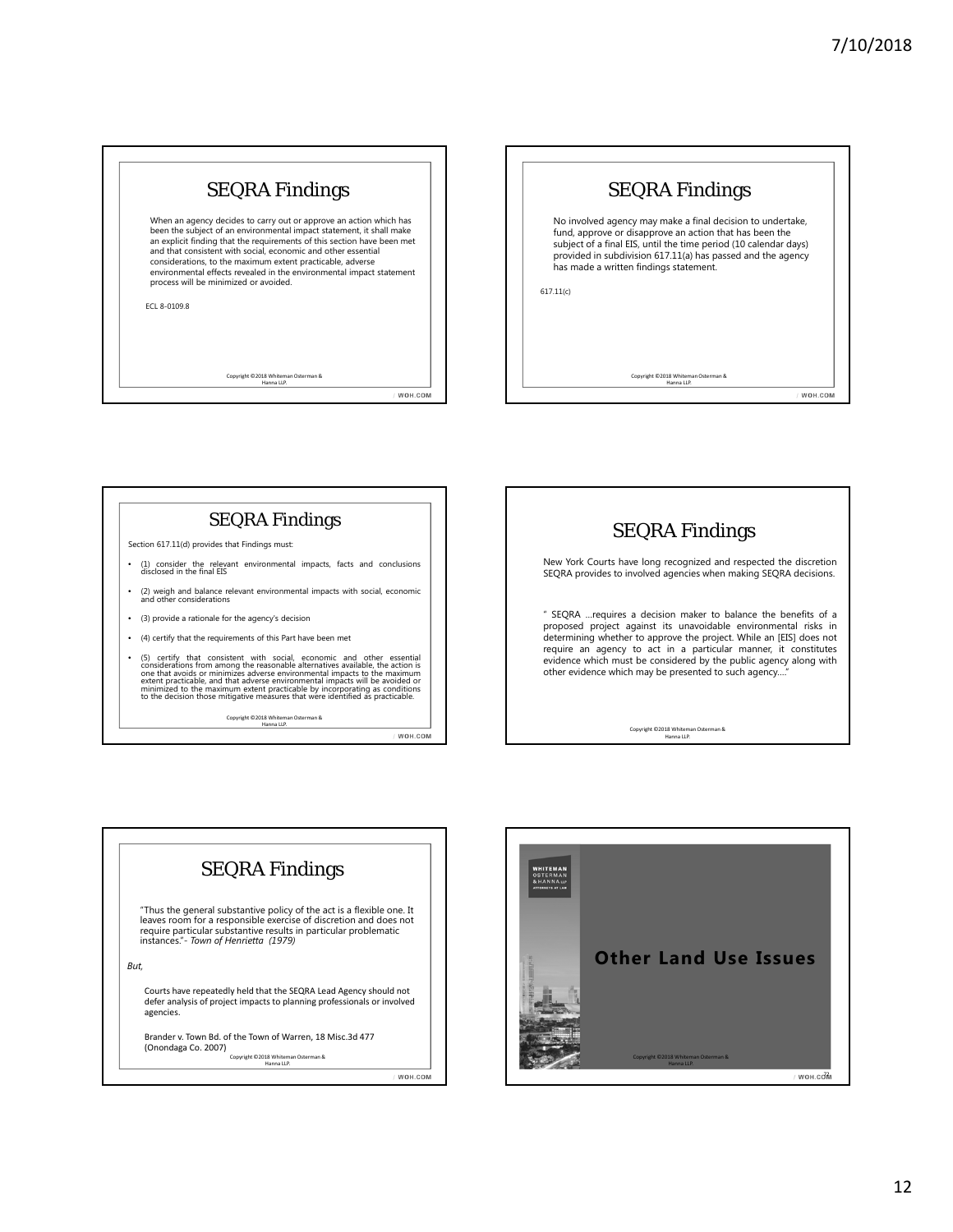









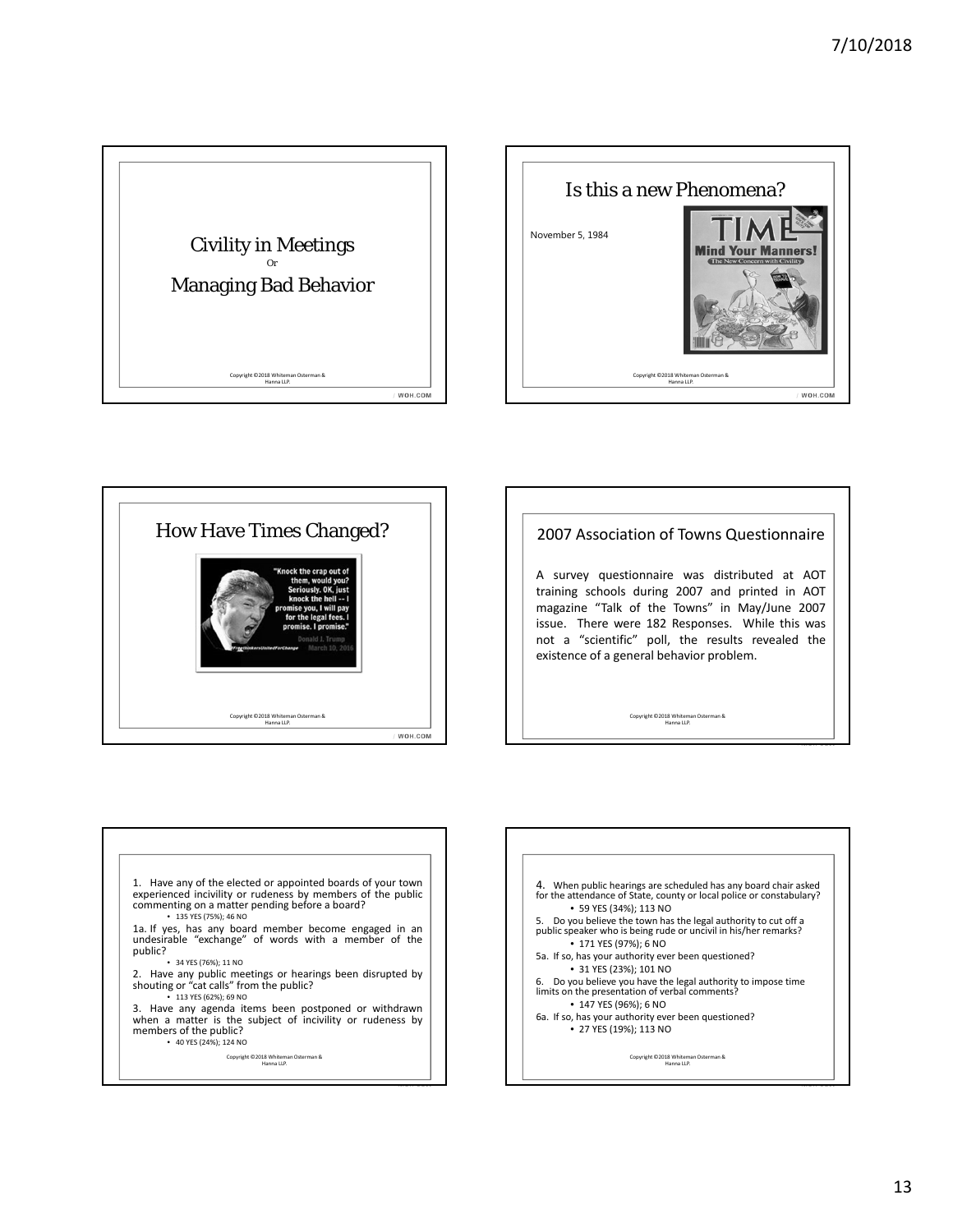## What is Civility?

- Courteous behavior, politeness
- A courteous act or utterance
- The act of showing regard for others
- Lack of civility makes it almost impossible to find common ground
- "The politics of warring factions"

Copyright ©2018 Whiteman Osterman & Hanna LLP.

 $WOH.COM$ 



# Analysis: What do local boards need? • Thorough, clear agendas. • Well-written notification and materials for the public. • A reasonable level of tolerance. • An enforceable behavior policy and the consistent will and means to enforce it. Copyright ©2018 Whiteman Osterman & Hanna LLP. WOH.COM





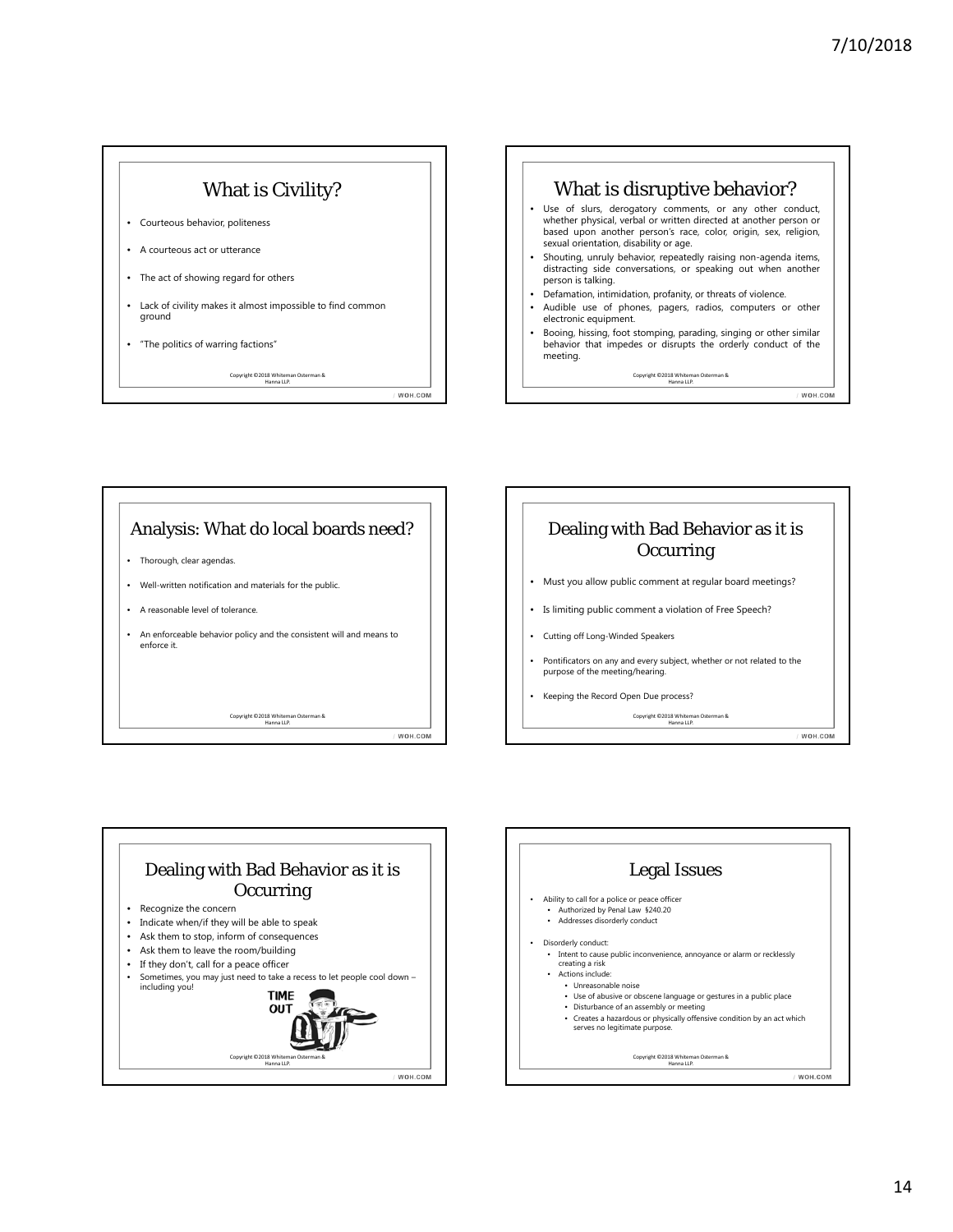









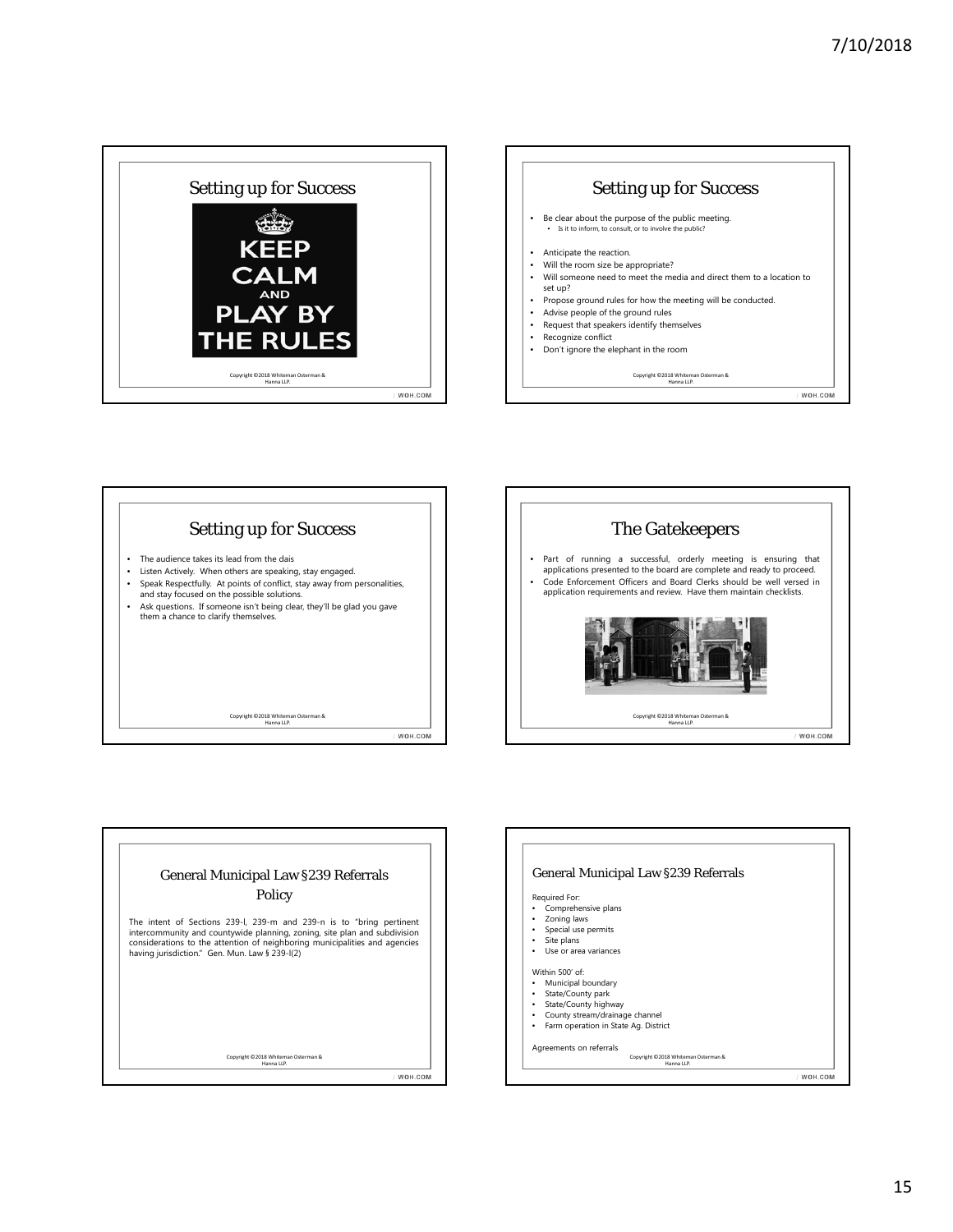

- **"Full Statement"** all materials required by referring body as an application including complete EAF, Part 1; all materials required by referring agency to make its determination of significance under SEQRA; and complete text of any proposed local laws/ordinances
- *Batavia First v. Town of Batavia*, 26 A.D.3d 840 (4th Dep't 2006) (referring agency required to provide only EAF, Part 1 to County)
- *Frigault v. Town of Richfield Planning Board*, 107 A.D.3d 1347 (3d Dep't 2013) (referring agency required to provide 10 days written notice of the public hearing to County)

Copyright ©2018 Whiteman Osterman & Hanna LLP.





| Variance Standards     |                                                                                                                                                             |  |
|------------------------|-------------------------------------------------------------------------------------------------------------------------------------------------------------|--|
|                        | Use and Area Variance Local Laws Preempted                                                                                                                  |  |
| Law are null and void. | Local laws and resolutions which purport to change or vary the use and area<br>variance criteria set forth under NYS Town Law, Village Law and General City |  |
| statute.               | Use and Area Variances must be decided upon the criteria set forth by state                                                                                 |  |
|                        | Cohen v. Bd of Appeals of Village of Saddle Rock, 100 N.Y.2d 395 (2003)                                                                                     |  |
|                        |                                                                                                                                                             |  |
|                        | Copyright ©2018 Whiteman Osterman &<br>Hanna IIP                                                                                                            |  |



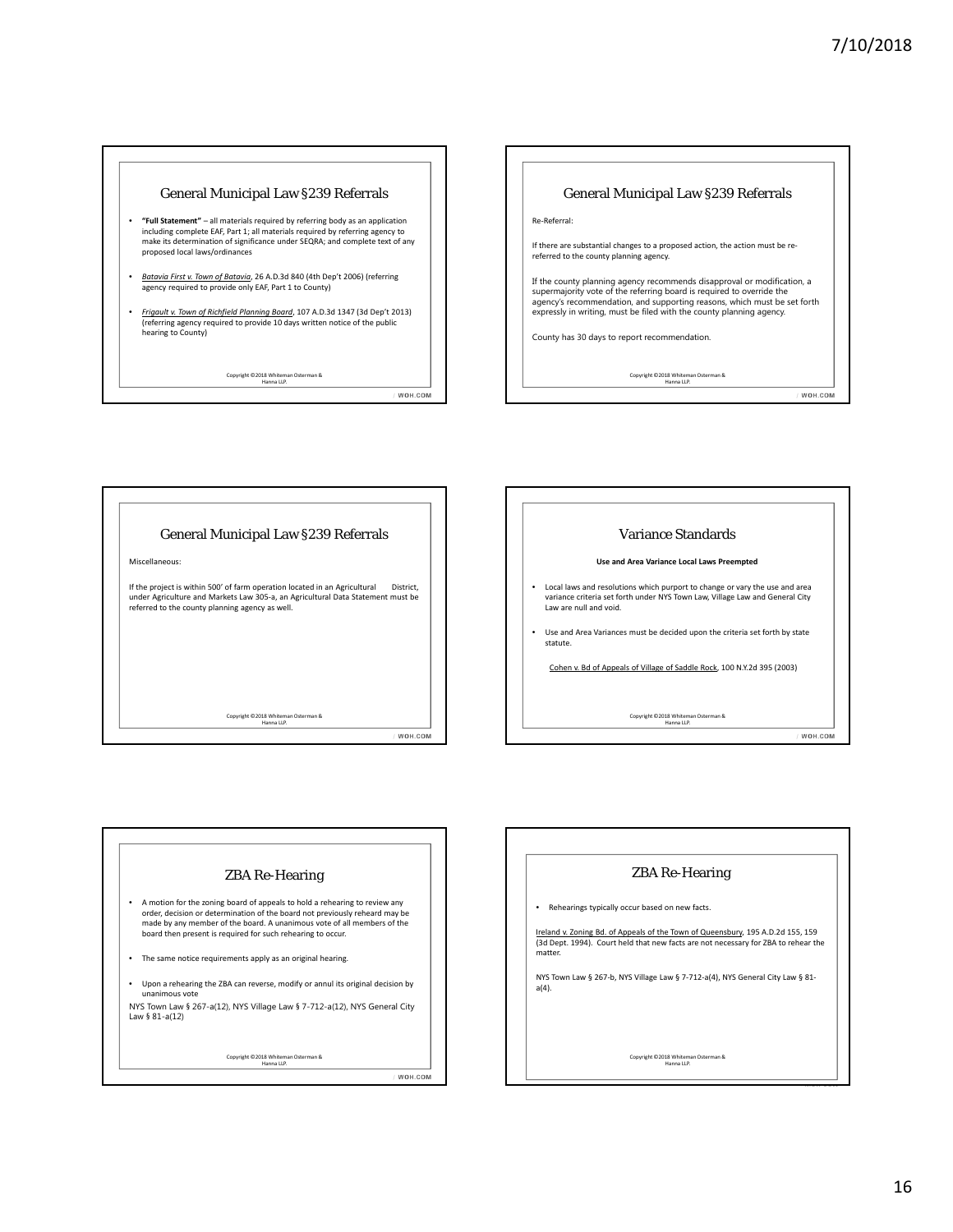#### ZBA Jurisdiction

A Zoning Board's jurisdiction is appellate only.

The board of appeals may reverse or affirm, wholly or partly, or may modify the order, requirement, decision, interpretation or determination appealed from and shall make such order, requirement, decision, interpretation or determination as in its opinion ought to have been made in the matter by the administrative official charged with the enforcement of such ordinance or local law and to that end shall have all the powers of the administrative official from whose order, requirement, decision, interpretation or determination the appeal is taken.

NYS Town Law § 267‐b, NYS Village Law § 7‐712‐a(4), NYS General City Law § 81‐ a(4)

Copyright ©2018 Whiteman Osterman & Hanna LLP.

WOH.COM

## Default Denial In exercising its appellate jurisdiction only, if an affirmative vote of a majority of all members of the board is not attained on a motion or resolution to grant a variance or reverse any order, requirement, decision or determination of the enforcement official within sixty‐two days after the public hearing, the appeal is denied. NYS Town Law § 267‐a(13)(b), NYS Village Law § 7‐712‐a(13)(b), NYS General City Law § 81-a(13)(b). HOWEVER, the board may amend the failed motion or resolution and vote on the amended motion or resolution within the time allowed (usually 62 days after the public hearing) without being subject to the rehearing process as set forth in subdivision twelve of this section. Tall Trees Construction Corp. v. Zoning Board of Appeals of the Town of Huntington, 97 N.Y.2d 86 (2001) Copyright ©2018 Whiteman Osterman & Hanna LLP.

#### Agricultural Data Statements

Any application for a special use permit, site plan approval, use variance, or subdivision<br>approval that would occur on property within an agricultural district containing a farm<br>operation or on property with boundaries wi located in an agricultural district, shall include an Agricultural Data Statement.

The board must mail written notice of such application to the owners of land as identified by the applicant in the Agricultural Data Statement. Such notice shall include<br>a description of the proposed project and its location, and may be sent in conjunction<br>with any other notice required by state or lo

The Agricultural Data Statement and application must also be referred to the county planning agency as required under General Municipal Law § 239‐m. Agricultural Data Statements are not required for area variances.

NYS Agriculture and Markets Law § 305‐a, NYS Town Law § 283‐a and NYS Village Law § 7‐739

Copyright ©2018 Whiteman Osterman & Hanna LLP.

#### Deference and Delegation

Ignoring Technical Consultant Reports

Van Euclid Co. v. Barr, 97 A.D.2d 913 (3d Dep't 1983). The Court annulled a planning board's denial of a subdivision application based upon traffic volume<br>counts by residents which were unsupported by expert proof. The Cou

<u>SCI Funeral Services of New York, Inc. v. Planning Board of the Town of Babylon,<br>277 A.D.2d 319 (2d Dep't 2000). The Court annulled a board's denial of a site plan<br>based upon traffic impacts. The Court noted that the boar</u> evidence, including two professional traffic studies, which showed that the funeral home would operate without any significant traffic impacts.

Delegating SEQRA review to Planning Consultants and Involved Agencies shall not be deferred by Lead Agency.<br>Copyright ©2018 Whiteman Osterman &<br>Hanna LLP.

Consistency with Comprehensive Plan

Zoning regulations and laws must be consistent with the Comprehensive Plan.

NYS Town Law § 263, NYS Village Law § 7‐723(11) and NYS General City Law § 28‐ a(12)

Copyright ©2018 Whiteman Osterman & Hanna LLP.

## Administrative Boards Acting in a Legislative Capacity

- Administrative boards have only those powers delegated to them by legislative boards.
- Planning and Zoning Boards are constrained to administrative function and cannot exercise legislative authority.
- Example: Planning Board denies site plan because it doesn't like the zoning which allows the site plan.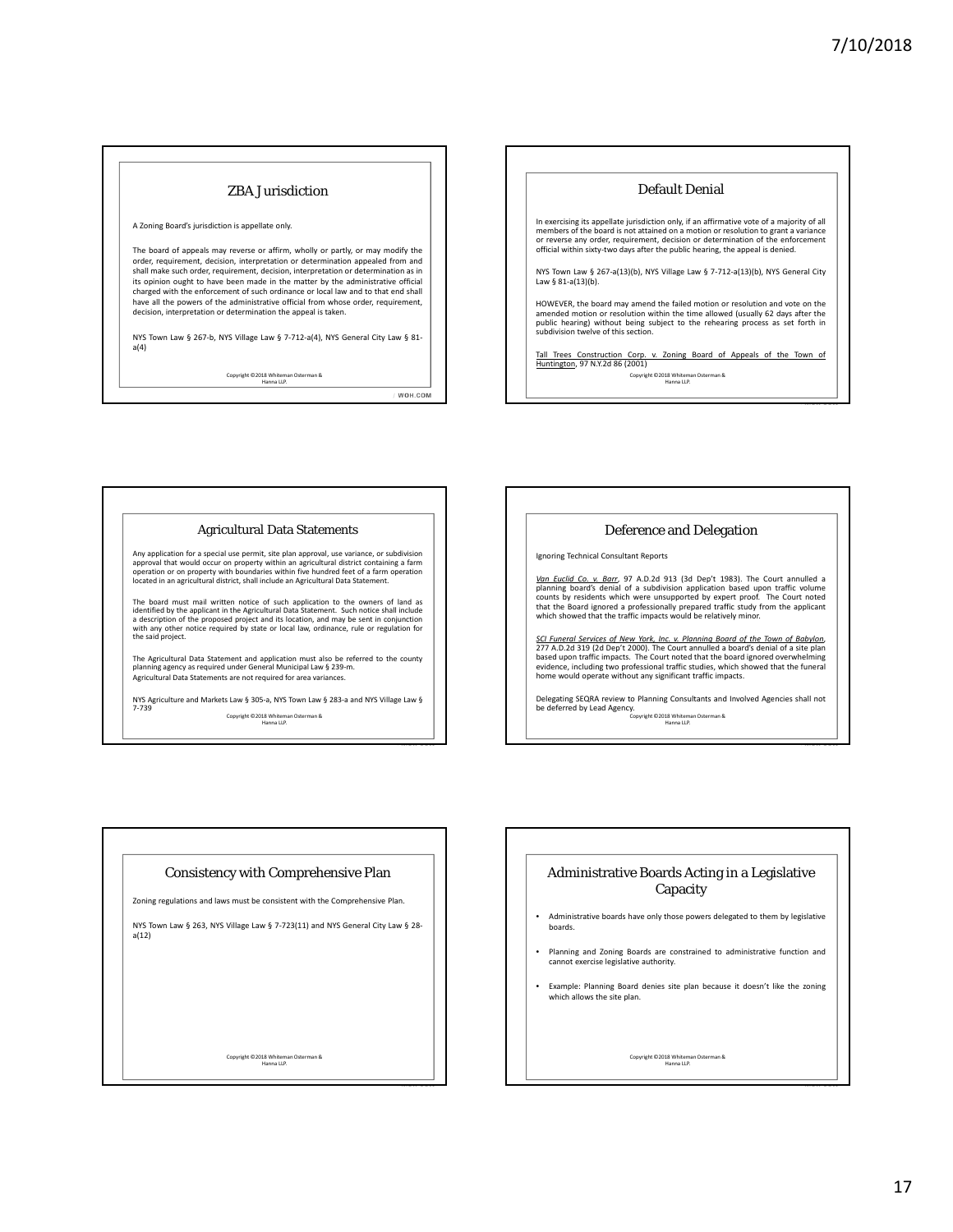#### Zoning Immunity

- Absolute Immunity From Local Zoning: • Federal Agencies, State Agencies
- Limited Immunity From Local Zoning: • Towns, Villages, Cities, Counties, Public Libraries, Fire Departments, Public Schools
- How to Determine Who is Immune: • County of Monroe v. City of Rochester, 72 N.Y.2d 338 (1988) (inter‐governmental land use disputes are resolved using 9‐factor balancing of public interest approach).

Copyright ©2018 Whiteman Osterman & Hanna LLP.



## Zoning Immunity

#### 9 Factor Test

- 
- 
- 
- 1. Nature and scope of agency seeking immunity.<br>2. Encroaching government's legislative grant.<br>3. Kind of function or land use involved.<br>4. Effect of local zoning on the proposed project.<br>5. Alternate locations for the fac districts.
- 
- 6. Impact on legitimate local interests. 7. Alternate methods of providing the project.
- 
- 8. Public interests to be served by the project<br>9. Inter-governmental participation in the project.

#### Who determines immunity?

How is immunity granted?

Copyright ©2018 Whiteman Osterman & Hanna LLP.

#### Statute of Limitations

5 Business Days to File, 30 Days to Sue

An Article 78 proceeding to review a site plan determination, special use permit approval, subdivision approval or variance must be commenced within 30 days after the decision is filed with Town Clerk.



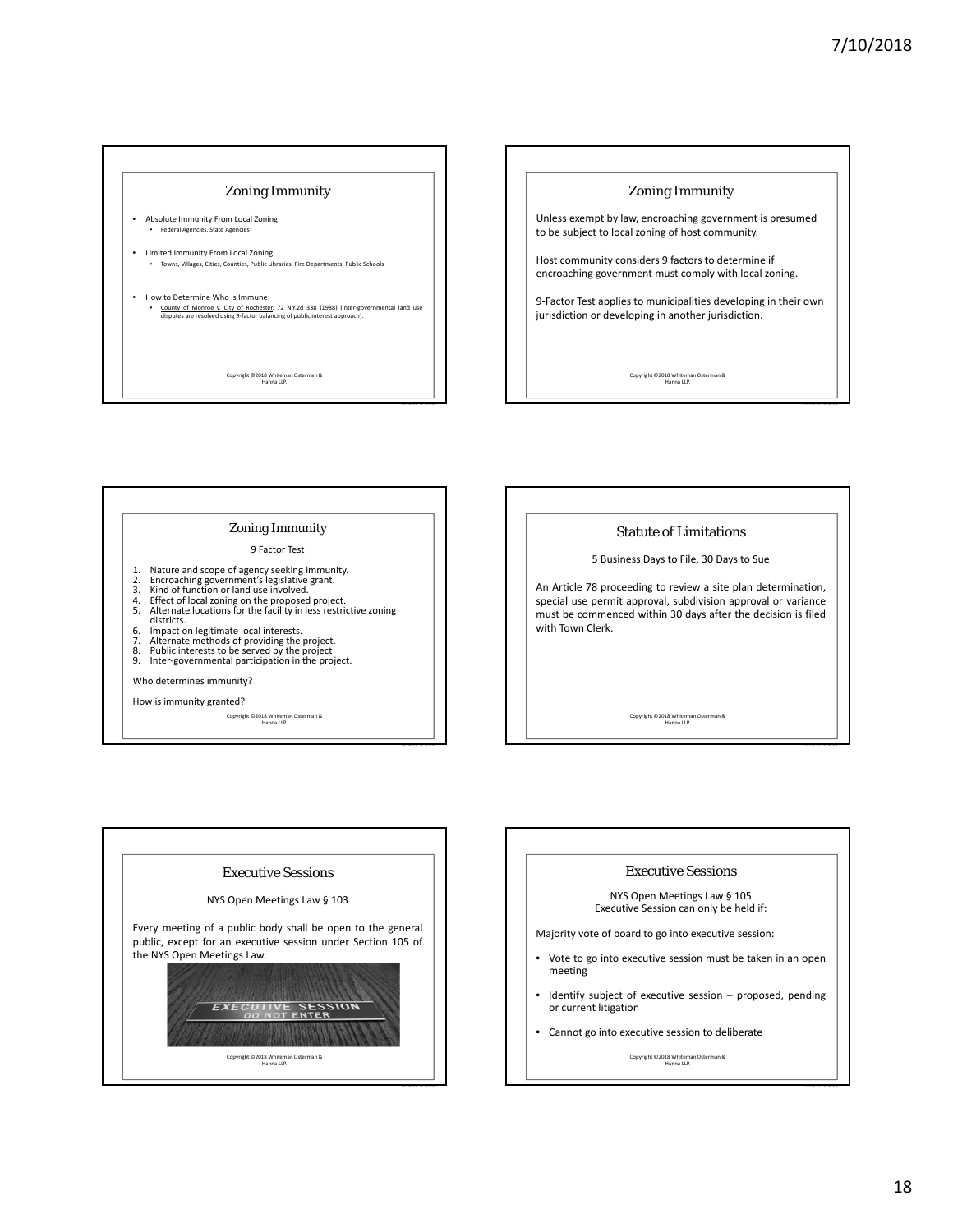#### Meeting Minutes

Boards frequently wait until minutes are "approved". BUT, must be available within two weeks. There is no requirement to approve minutes. Open Meeting Law §106:

1. Minutes shall be taken at all open meetings of a public body which shall consist of a record or summary of all motions, proposals, resolutions and any other matter formally voted upon and the vote thereon.

2. Minutes shall be taken at executive sessions of any action that is taken by formal<br>vote which shall consist of a record or summary of the final determination of such<br>action, and the date and vote thereon; provided, howe

3. Minutes of meetings of all public bodies shall be available to the public in<br>accordance with the provisions of the freedom of information law within two weeks<br>from the date of such meetings except that minutes taken pur session." Copyright ©2018 Whiteman Osterman & Hanna LLP.

#### Legislative Equivalency

- Local Laws amend Local Laws
- Ordinances amend Ordinances
- Resolutions amend Resolutions

*Naftal Associates v. Town of Brookhaven*, 221 A.D.2d 423 (2d Dept. 1995) (amendment to zoning law could not be completed by resolution).

Copyright ©2018 Whiteman Osterman & Hanna LLP.

#### Boards Have No Authority to Enforce Private Land Use Agreements

The New York State Court of Appeals has held:

"The use that may be made of land under a zoning ordinance and the use of the same land under an easement or restrictive covenant are, as a general rule, separate and distinct matters, the ordinance being a legislative enactment and the easement or covenant a matter of private agreement…Thus, a particular use of land may be enjoined as in violation of a restrictive covenant, although the use is permissible under the zoning ordinance..., and the issuance of a permit for a use<br>allowed by a zoning ordinance may not be denied because the proposed use<br>would be in violation of a restrictive covenant." <u>Friends of Shawa</u> Knowlton, 64 N.Y.2d 387 (1985)

Copyright ©2018 Whiteman Osterman & Hanna LLP.

#### Boards May Not Exceed the Authority Granted to Them

- Code requirements contain the limits of board authority.
- Boards may not usurp a legislative role: i.e. if code allows a particular use of dimensional requirement and a conforming application is submitted, more stringent requirements cannot be imposed.
- Boards are evaluating the applicant's compliance with the Code, not its business model.
- Cannot apply personal preferences where Code dictates otherwise.

Copyright ©2018 Whiteman Osterman & Hanna LLP.

#### Hours of Operation

Courts have held that municipalities are prohibited from using land use approvals/conditions to regulate internal operations of a business – including hours of operation – unless substantial evidence shows hours of operation impact surrounding neighborhood.

Limited exceptions:

*Twin Town Little League, Inc. v. Town of Poestenkill*, 249 A.D.2d 811 (3d Dept. 1998) (site plan conditions restricting hours of operation necessary to mitigate noise, traffic and lighting).

*Milt‐Nik Land Corp v. City of Yonkers*, 24 A.D.3d 446 (2d Dept. 2005) (ZBA condition limiting pizzeria's hours of operation necessary to protect nearby residential mining process of the state of the state of the property from traffic congestion, noise and parking problems).<br>Copyright @2018 Whiteman Osterman & Copyright ©2018 Whiteman Osterman & Hanna LLP.

#### Discrimination

Boards may not take into consideration the economic status of potential residents in a proposed project.

Codes must be applied even handedly.